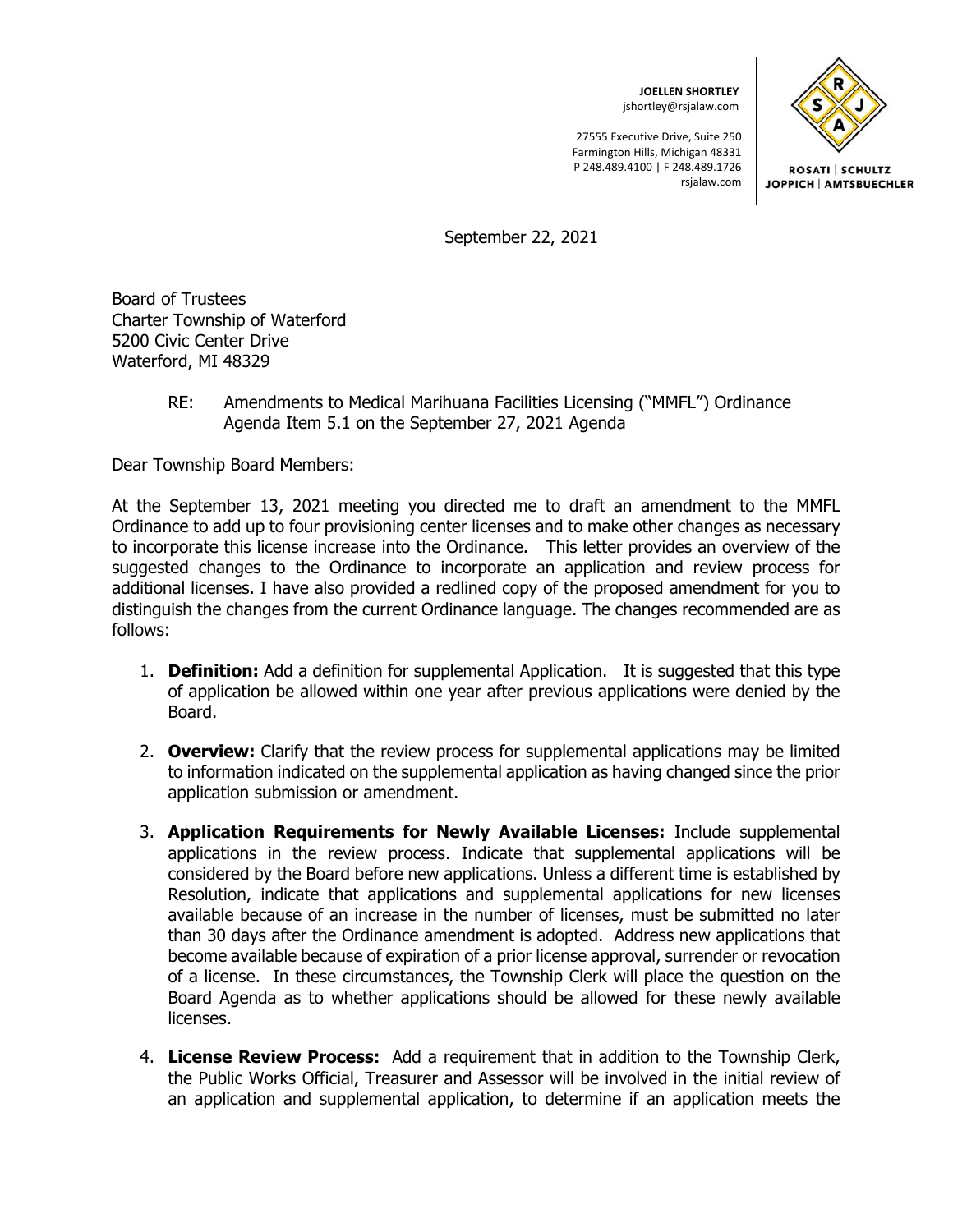minimum requirements of Section 10-299. Increase the time period permitted for this initial review from 20 to 30 days.

5. **Procedure:** Indicate that supplemental applications will be considered in the order they were considered in the prior review process.

I hope that these proposed changes reflect the process you contemplated should additional licenses become available. I expect to be present at your meeting to provide any assistance you may request.

Very truly yours,

 ROSATI SCHULTZ JOPPICH & AMTSBUECHLER PC

*Joellen Shortley* 

Joellen Shortley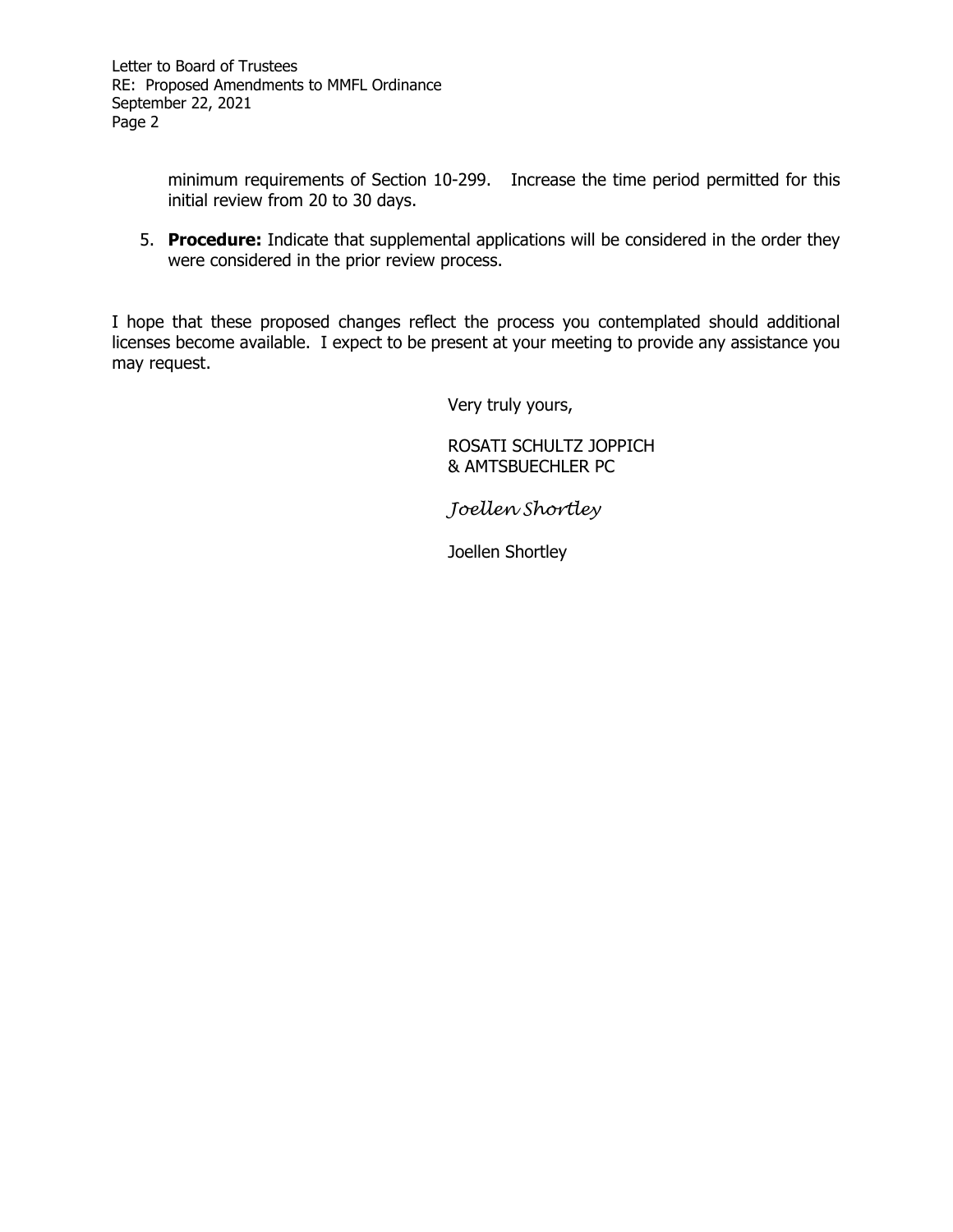## **CHARTER TOWNSHIP OF WATERFORD ORDINANCE NO. 2021-003**

# **MEDICAL MARIHUANA FACILITY LICENSING ORDINANCE AMENDMENT**

An Ordinance to amend the Medical Marihuana Facility Licensing Ordinance codified in Division 12 of Article III in Chapter 10 of the Waterford Charter Township Code to increase the maximum number of authorized provisioning center licenses that may be approved and issued from two (2) to six (6) and provide for making, review, and decisions on new and renewed applications for the additional licenses.

THE CHARTER TOWNSHIP OF WATERFORD ORDAINS:

## **Section 1 of Ordinance**

The Waterford Charter Township Code is amended by adding a definition of Supplemental Application in Subsection 10-294 (b) to read as follows:

**Supplemental Application** means a form, documents, and fee submitted to the Township Clerk to update and rely on a previously denied Application as an Application for a newly available facility license if all of the following requirements are satisfied:

- (a) The previous denial was final no more than one (1) year before the submittal.
- (b) The submittal was within any time required in this Ordinance and any Township Board Resolution allowing applications for the newly available license.
- (c) The submittal includes all forms, documents, and fees required by this Ordinance and any Township Board Resolution allowing applications for the newly available license.

### **Section 2 of Ordinance**

The Waterford Charter Township Code is amended by changing Subsection 10-298(a) to read as follows:

### **Sec. 10-298. Authorized medical marihuana facilities, licenses, annual fee, and limitations.**

(a) As provided in Section 205 of the Act, MCL 333.27205, the types and maximum number of medical marihuana facilities allowed in the Township for which the Township may issue a license are as follows:

| <b>Type of Facility</b>           | Maximum Number |
|-----------------------------------|----------------|
| Grower                            |                |
| Processor                         |                |
| <b>Provisioning Center</b>        | 6              |
| <b>Safety Compliance Facility</b> |                |
| Secure Transporter                |                |

 $(b) - (f)$  [Unchanged]

### **Section 3 of Ordinance**

The Waterford Charter Township Code is amended by changing Subsections 10-300(a) and (b) to read as follows:

### **Sec. 10-300. Overview of license application, approval and issuance procedure.**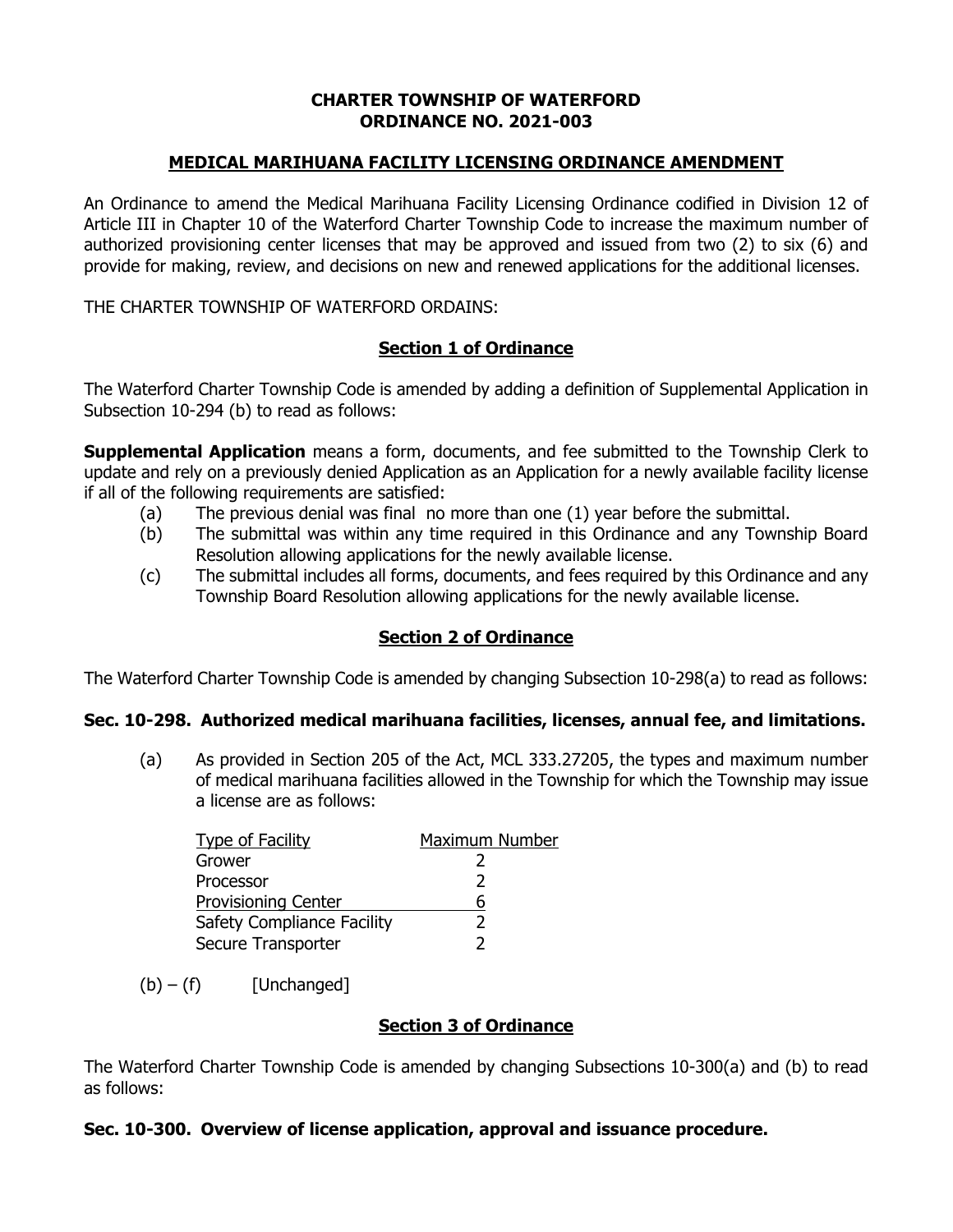- (a) The license procedure involved four (4) stages which are: (i) Application to Township Clerk, (ii) Application review and processing by Township personnel (iii) Decision on license application by Township Board, and (iv) License issuance by Township Clerk. Supplemental Applications shall involve the same four (4) stages, however the review and processing by Township personnel may be limited to information indicated in the Supplemental Application as having changed since the submission of the Application, as last amended prior to its denial.
- (b) A license application shall not be filed with or accepted by the Township Clerk for filing if it is for a type of facility license that is not available because the number of authorized licenses for that type of facility under Section 10-298 have already been issued by the Township Clerk or approved for issuance by Township Board decisions that have not expired, or for newly available licenses as described in Section 10-301(g), unless the Township Board has allowed applications as provided in that Section.
	- $(c) (e)$  [Unchanged]

# **Section 4 of Ordinance**

The Waterford Charter Township Code is amended by changing Subsections 10-301(a) and (b) and (g) to read as follows:

## **Sec. 10-301. License application requirements.**

- (c) Upon the personal delivery of the signed paper original and electronic version of an Application or Supplemental Application and nonrefundable application fee, the Township Clerk's office shall stamp or record the date and time of that delivery on the Application form and provide a copy of that to the person delivering the Application. The Clerk's office shall not stamp or record an Application as filed without the required paper original and electronic version and application fee.
- (d) The Township Board will only consider and act on Applications that are administratively complete as required in subsection (b), and in the case of multiple applications for the same type of facility license, will consider them in the order they were administratively completed with the Clerk's office. Timely and complete Supplemental Applications shall be considered before new Applications for the same newly available license(s) and shall be placed on a Township Board Agenda for consideration in the same order as they were first considered in the prior review process. Named Applicants assume all risks of an administratively incomplete filing. The Clerk's office has no obligation or duty to review and determine if an Application is administratively complete prior to accepting it for filing.
- (g) If a previously unavailable type of facility license becomes available due to (i) an amendment of Section 10-298(a), (ii) expiration of a Township Board license approval prior to license issuance, (iii) surrender or revocation of a license, or (iv) other circumstances, the following procedures and requirements shall apply:

 (1) Unless a different time is established by Resolution of the Township Board, Applications and Supplemental Applications for licenses made available by an amendment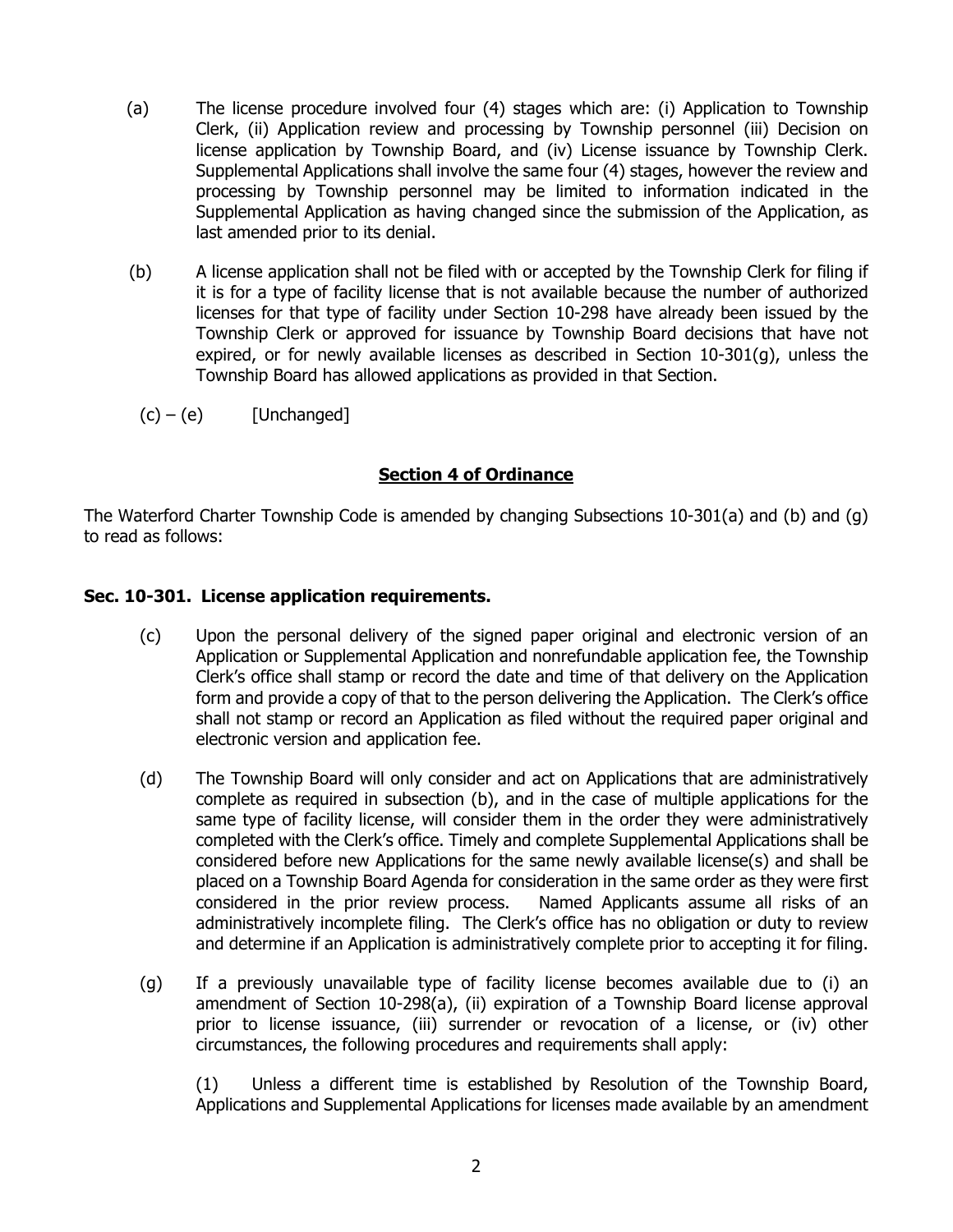of Section 10-298(a), must be submitted to the Township Clerk no later than 30 days after the effective date of that amendment.

 (2) If a license becomes available due to expiration of a prior approval, surrender, revocation, or otherwise, the Township Clerk shall place the question of whether applications should be allowed for the newly available license or licenses, on a regular Agenda of the Township Board, and if so, to establish by Resolution the procedures and requirements to be followed including a deadline for submittal of Applications and Supplemental Applications.

 (3) The form, documents, and fees required for a Supplemental Application may be established by Resolution of the Township Board.

 $(e) - (f)$  [Unchanged]

# **Section 5 of Ordinance**

The Waterford Charter Township Code is amended by changing Subsections 10-302(a), (b), and (d) to read as follows:

# **Sec. 10-302. License application review and processing.**

- (a) The Township Clerk's office shall review Application and Supplemental Application forms and attachments, with assistance from the Public Works Official, Treasurer and Assessor as to compliance with the minimum requirements in Sec. 10-299, and within 30 business days after accepting the Application or Supplemental Application for filing, will notify the Named Applicant in writing if the Application form is not administratively complete or any of the Application attachments specified in Section 10-301(b) (1) through (24) are missing, have not been submitted in the required order, or are incomplete due to the absence of some responsive language or document for each. That review shall not be for the sufficiency or substance of the responsive language or document. Corrective or supplemental application documents submitted in response to such a notice shall be reviewed by the Clerk's office within 10 business days of receipt. If still administratively incomplete, the Clerk's office shall issue a final notice of such incompleteness and opportunity for correction to the Named Applicant. If the Application is not administratively complete within 10 business days of that notice, it shall be treated and considered as abandoned and the application fee shall be forfeited to the Township. Only administratively complete Applications and Supplemental Applications shall be distributed by the Clerk's office for review as provided in this section. Supplemental Applications shall follow the same review process in subsection (b) for all information that has been identified by the applicant as having changed.
- (b) Upon determining an Application or Supplemental Application to be administratively complete, the Clerk's office shall distribute copies to the following Township personnel for review investigation, and submission of reports to the Clerk's office within 60 days, or longer time approved by the Township Board based on the number of Applications to be reviewed, Supplemental Applications need only be reviewed by Township personnel regarding the updated information and changes disclosed by the Applicant: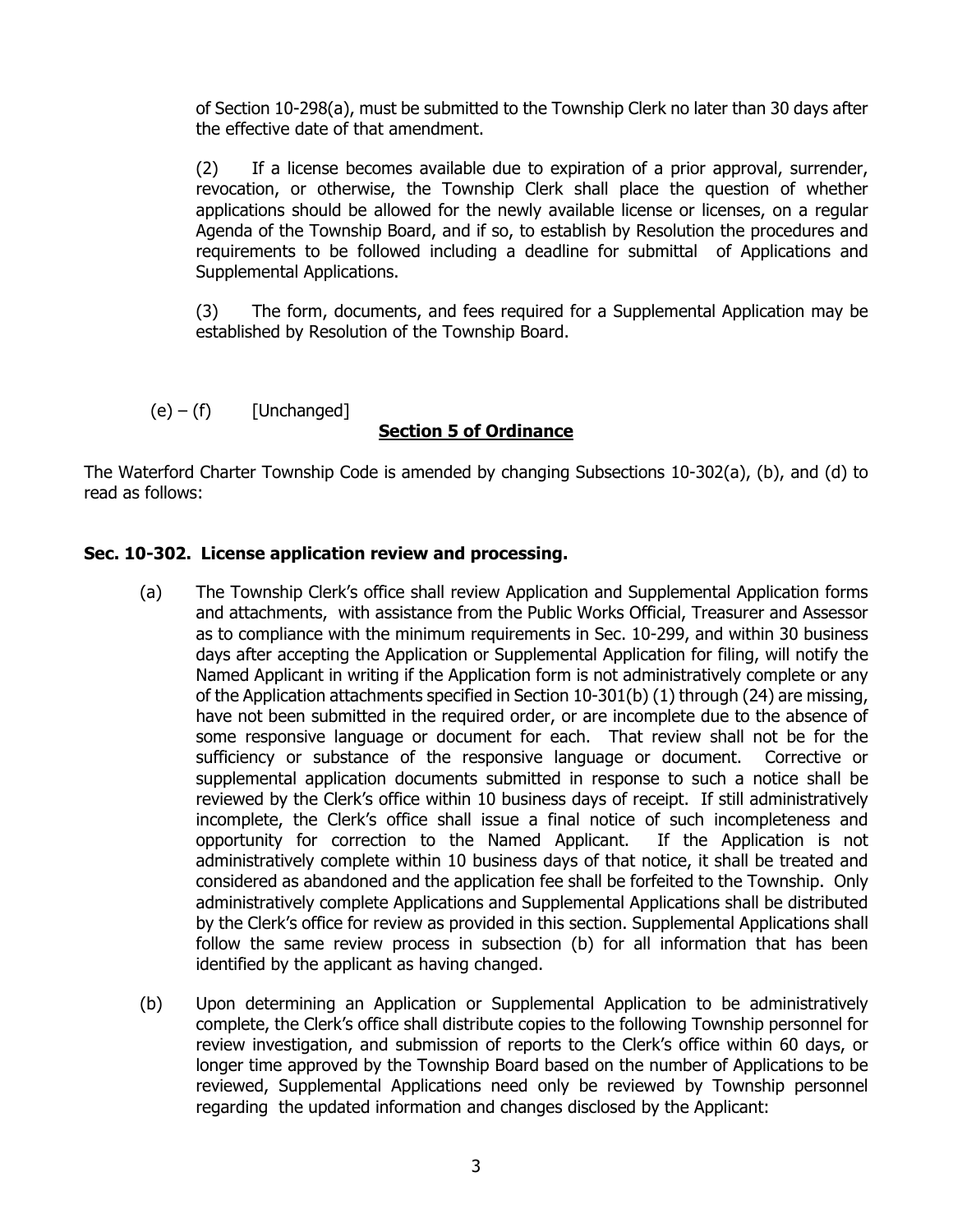# (b) (1)- (10) [Unchanged]

(d) Upon receiving the reports required by subsection (b), the Clerk shall place the application or Supplemental Application on the Agenda of a regular meeting of the Township Board in accordance with the following:

(1) If it is the only administratively complete application that has been filed with the Clerk for that type of facility license as determined under Section 10-302(a), it shall be placed on the next Agenda that is at least 10 days after the last report was received.

(2) Except for timely and completed Supplemental Applications which shall be considered before new Applications for newly available licenses as provided in Section 10- 301(d), if at the time the last report is received there are one or more other administratively complete applications that have been filed with the Clerk for that type of facility license, it shall be placed on the first regular meeting Agenda that is at least 10 days after the Clerk receives the last review report by Township personnel for those other applications.

(3) The Clerk shall provide written notice to the Named Applicant of the date and time of that meeting and that an authorized representative of the Named Applicant must be in attendance.

(c) [Unchanged]

# **Section 6 of Ordinance**

The Waterford Charter Township Code is amended by changing Subsections 10-303 (b), and (c) to read as follows:

# **Sec. 10-303. Township Board procedure and decision on applications.**

(b) At its first meeting to consider an application for a facility license, or a Supplemental Application for a facility license, the Township Board may:

(1) Refer the application and reports and any other applications and reports for the same type of facility license to a committee with no more than three (3) members of the Board for further review, investigation, and/or a recommendation.

(2) Refer the application and reports and any other applications and reports for the same type of facility license to the Township Attorney for review.

(3) Request additional information from or ask questions of the Named Applicant regarding the application.

(4) Postpone consideration of the application and any other applications and reports for the same type of facility license to a future meeting.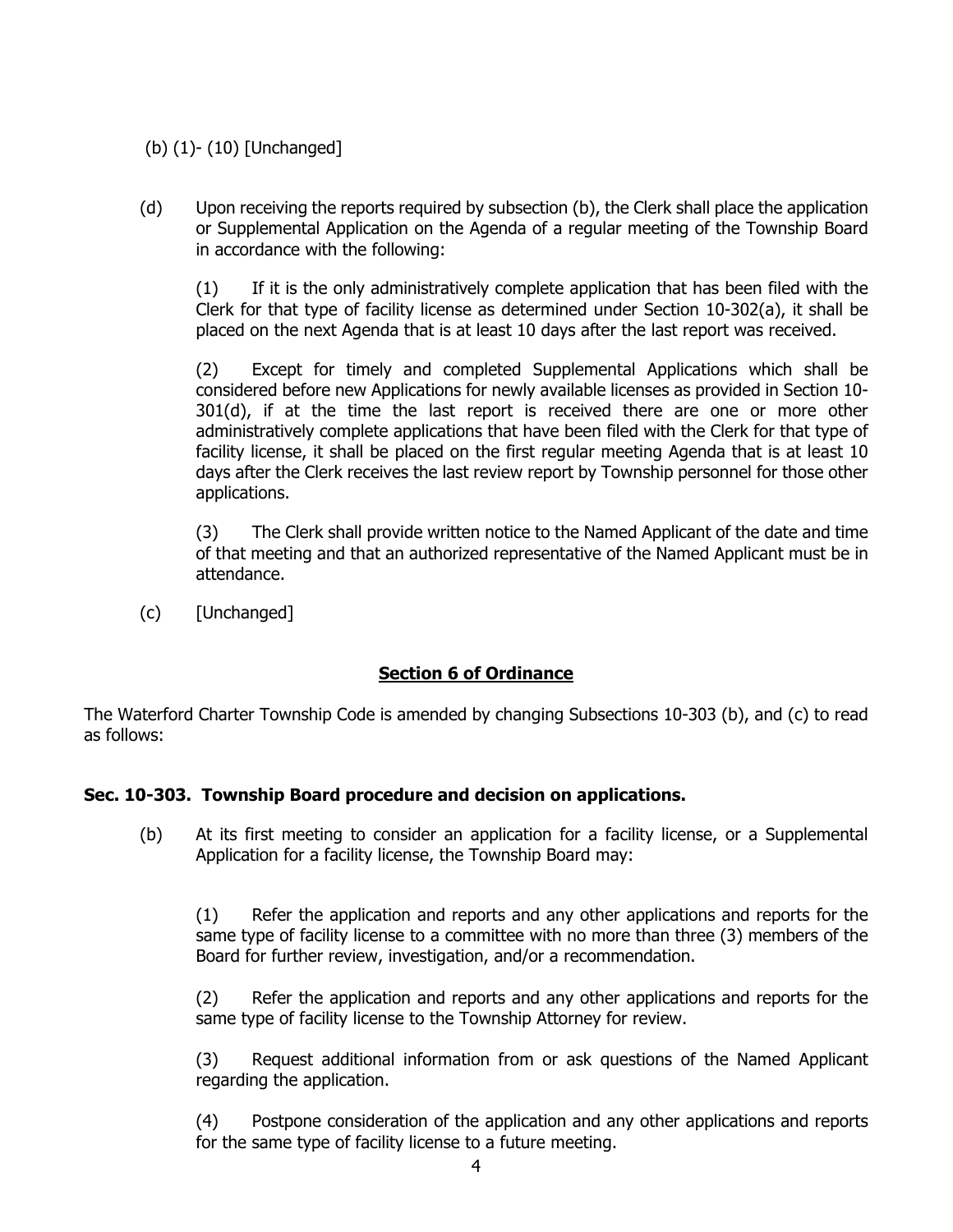- (5) Make a decision on the application.
- (c) If the Board is considering multiple applications for the same type of facility license, it shall consider those in the order in which the applications were administratively completed as determined under Section 10-302(a). However, if Supplemental Applications are permitted and received, the Supplemental Applications shall be considered before the new applications and shall be considered in the order they were considered in the prior review process. If as a result of the Board approving an application, there are no remaining authorized licenses for that type of facility under Section 10-298, the remaining applications for that type of license shall be denied for that reason. If the Board's approval of another application was with conditions under subsection (e), the denial of the other applications shall be subject to the approved Named Applicant accepting those conditions in the time and manner required by subsection (h). If the Approved Named Applicant does not do that, the remaining applications shall be placed for Consideration on the Agenda for the next regular Township Board meeting that is at least 10 days after the approved Named Applicant's deadline for acceptance of the conditions.

 $(a), (d)-(i)$  [Unchanged]

# **Section 7 of Ordinance**

Should any part of this ordinance be declared invalid by a Court, it shall not affect the validity of the Ordinance as a whole or any part thereof other than the part as invalidated.

# **Section 8 of Ordinance**

This Ordinance shall take effect immediately upon publication.

# **CERTIFICATION**

I certify that this Ordinance was adopted by the Board of Trustees of the Charter Township of Waterford at a regular meeting held on \_\_\_\_\_\_\_\_\_\_\_\_\_\_\_\_\_\_\_\_\_, 2021.

# CHARTER TOWNSHIP OF WATERFORD

\_\_\_\_\_\_\_\_\_\_\_\_\_\_\_\_\_\_, 2021 By: \_\_\_\_\_\_\_\_\_\_\_\_\_\_\_\_\_\_\_\_\_\_\_\_\_\_\_\_\_\_\_\_\_\_\_\_\_

Kimberly F. Markee, Township Clerk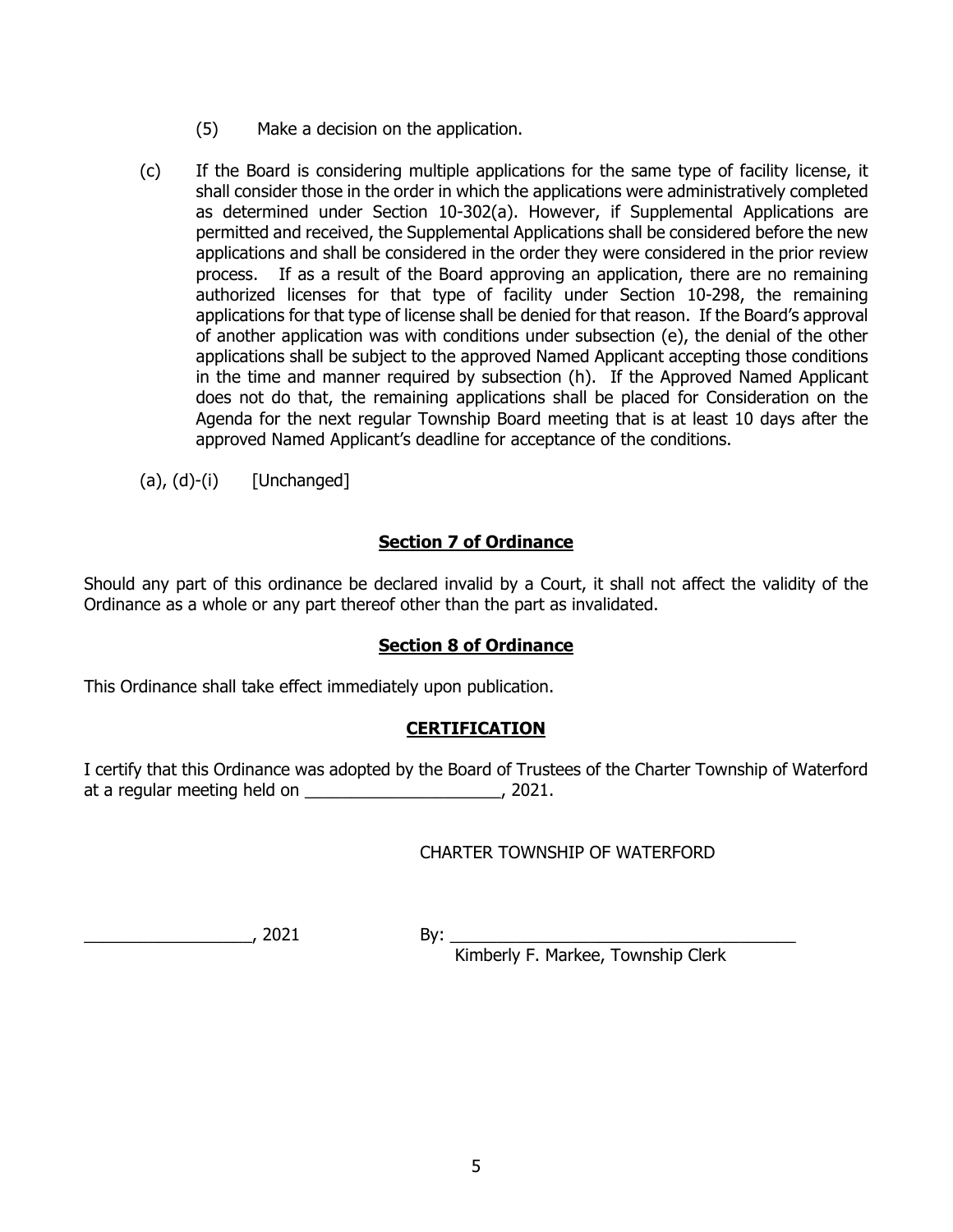#### **CHARTER TOWNSHIP OF WATERFORD ORDINANCE NO. 2021-003**

#### **MEDICAL MARIHUANA FACILITY LICENSING ORDINANCE AMENDMENT**

An Ordinance to amend the Medical Marihuana Facility Licensing Ordinance codified in Division 12 of Article III in Chapter 10 of the Waterford Charter Township Code to increase the maximum number of authorized provisioning center licenses that may be approved and issued from two (2) to six (6) and provide for making, review, and decisions on new and renewed applications for the additional licenses.

THE CHARTER TOWNSHIP OF WATERFORD ORDAINS:

### **Section 1 of Ordinance**

The Waterford Charter Township Code is amended by adding a definition of Supplemental Application in Subsection 10-294 (b) to read as follows:

**Supplemental Application** means a form, documents, and fee submitted to the Township Clerk to update and rely on a previously denied Application as an Application for a newly available facility license if all of the following requirements are satisfied:

(a) The previous denial was final no more than one (1) year before the submittal.

(b) The submittal was within any time required in this Ordinance and any Township Board+ Resolution allowing applications for the newly available license.

(c) The submittal includes all forms, documents, and fees required by this Ordinance and any Township Board Resolution allowing applications for the newly available license.

### **Section 2 of Ordinance**

The Waterford Charter Township Code is amended by changing Subsection 10-298(a) to read as follows:

### **Sec. 10-298. Authorized medical marihuana facilities, licenses, annual fee, and limitations.**

(a) As provided in Section 205 of the Act, MCL 333.27205, the types and maximum number of medical marihuana facilities allowed in the Township for which the Township may issue a license are as follows:

| Type of Facility           | Maximum Number |
|----------------------------|----------------|
| Grower                     |                |
| Processor                  | 2              |
| Provisioning Center        | 26             |
| Safety Compliance Facility |                |
| Secure Transporter         |                |

 $(b) - (f)$  [Unchanged]

### **Section 3 of Ordinance**

The Waterford Charter Township Code is amended by changing Subsections 10-300(a) and (b) to read as follows:

**Sec. 10-300. Overview of license application, approval and issuance procedure.** 

**Formatted:** Indent: First line: 0.5" **Formatted:** Indent: Left: 0.5"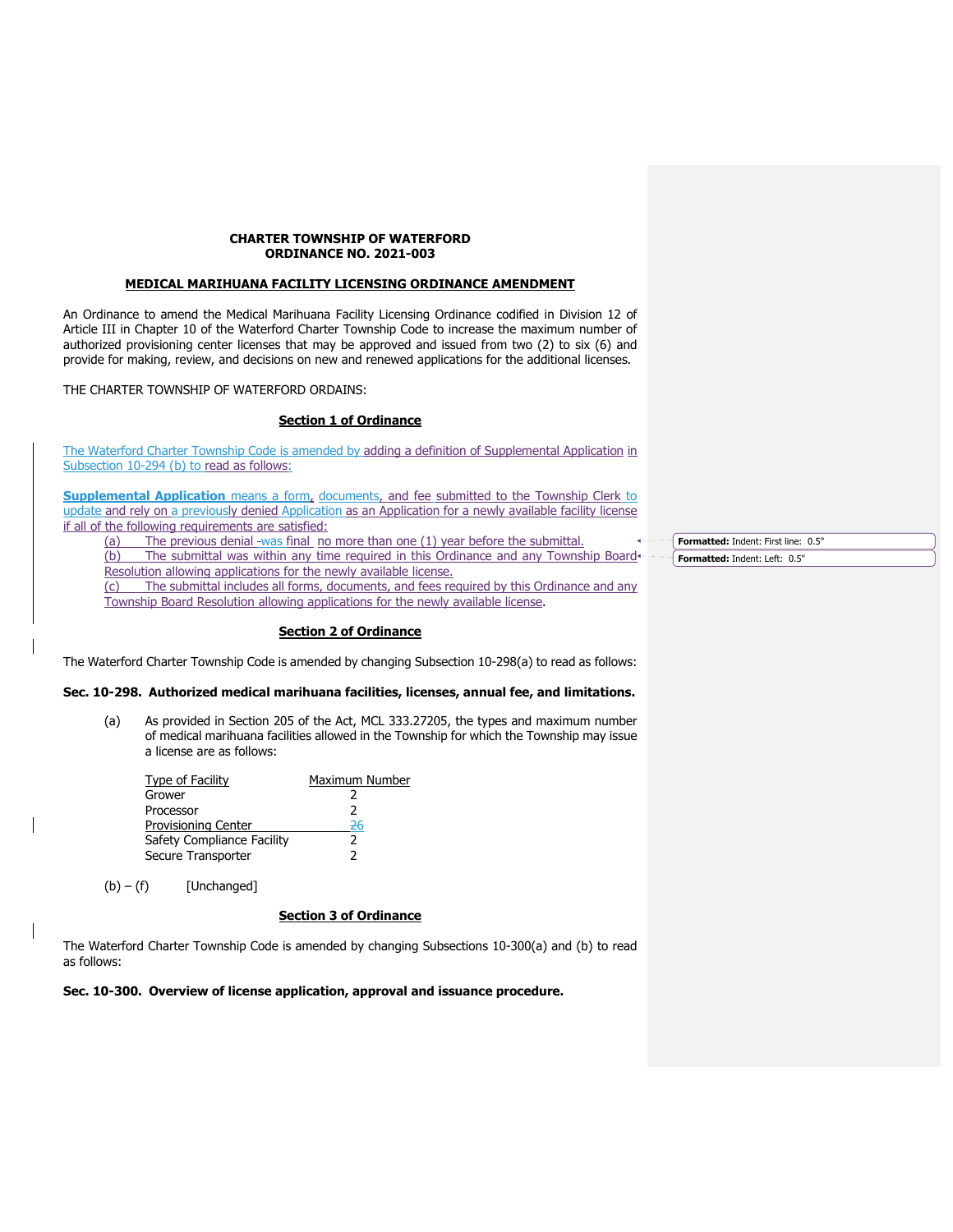- (a) The license procedure involved four (4) stages which are: (i) Application to Township Clerk, (ii) Application review and processing by Township personnel (iii) Decision on license application by Township Board, and (iv) License issuance by Township Clerk. Supplemental Applications shall involve the same four (4) stages, however the review and processing by Township personnel may be limited to information indicated in the Supplemental Application as having changed since the submission of the Application, as last amended prior to its denial.
- (b) A license application shall not be filed with or accepted by the Township Clerk for filing if it is for a type of facility license that is not available because the number of authorized licenses for that type of facility under Section 10-298 have already been issued by the Township Clerk or approved for issuance by Township Board decisions that have not expired, or for newly available licenses as described in Section 10-301(g), unless the Township Board has allowed applications as provided in that Section.
- $(c) (e)$  [Unchanged]

#### **Section 4 of Ordinance**

The Waterford Charter Township Code is amended by changing Subsections 10-301(a) and (b) and (g) to read as follows:

#### **Sec. 10-301. License application requirements.**

- (c) Upon the personal delivery of the signed paper original and electronic version of an Application or Supplemental Application and nonrefundable application fee, the Township Clerk's office shall stamp or record the date and time of that delivery on the Application form and provide a copy of that to the person delivering the Application. The Clerk's office shall not stamp or record an Application as filed without the required paper original and electronic version and application fee.
- (d) The Township Board will only consider and act on Applications that are administratively complete as required in subsection (b), and in the case of multiple applications for the same type of facility license, will consider them in the order they were administratively completed with the Clerk's office. Timely and complete Supplemental Applications shall be considered before new Applications for the same newly available license(s) and shall be placed on a Township Board Agenda for consideration in the same order as they were first considered in the prior review process. Named Applicants assume all risks of an administratively incomplete filing. The Clerk's office has no obligation or duty to review and determine if an Application is administratively complete prior to accepting it for filing.
- (g) As of the effective date of the Ordinance Amendment that added this Subsection, applications for provisioning center and grower facility licenses shall not be filed with or accepted for filing by the Township Clerk's office. If a previously unavailable type of facility license becomes available due to (i) an amendment of Section 10-298 $(a)$ ), (ii) expiration of a Township Board license approval prior to license issuance, (iii) surrender or revocation of a license, or (iv) other circumstances, the following procedures and requirements shall apply:

**Formatted:** English (United States)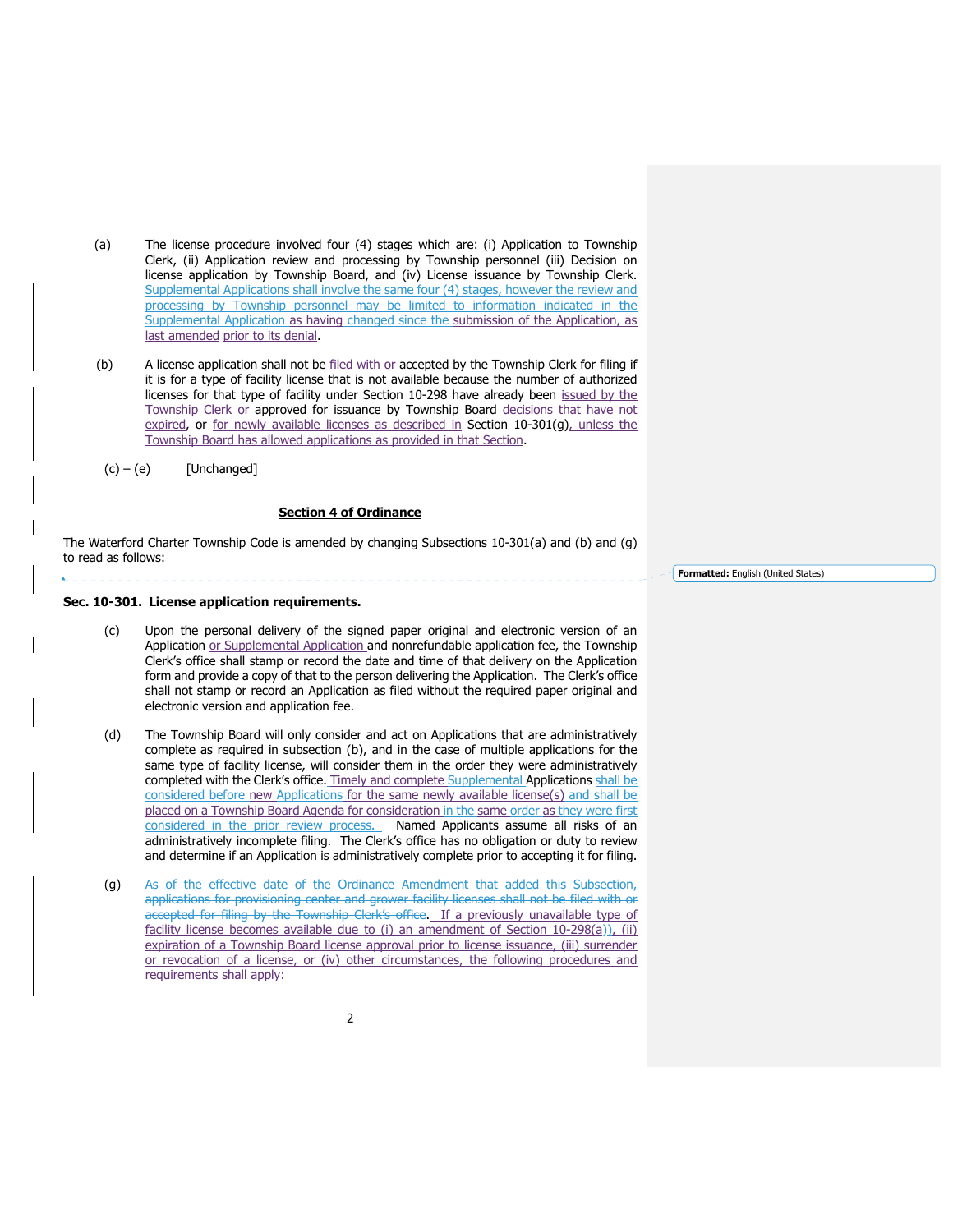(1) Unless a different time is established by Resolution of the Township Board, Applications and Supplemental Applications for licenses made available by an amendment of Section 10-298(a), must be submitted to the Township Clerk no later than 30 days after the effective date of that amendment...

If a license becomes available due to expiration of a prior approval, surrender, revocation, or otherwise, the Township Clerk shall place the question of whether applications should be allowed for the newly available license or licenses, on a regular Agenda of the Township Board, and if so, to establish by Resolution the procedures and requirements to be followed including a deadline for submittal of Applications and Supplemental Applications.

 (3) The form, documents, and fees required for a Supplemental Application may be established by Resolution of the Township Board.

#### $-(e) - (f)$  [Unchanged]

#### **Section 5 of Ordinance**

The Waterford Charter Township Code is amended by changing Subsections 10-302(a), (b), and (d) to read as follows:

#### **Sec. 10-302. License application review and processing.**

- (a) The Township Clerk's office shall review Application and Supplemental Application forms and attachments, with assistance from the Public Works Official, Treasurer and Assessor, as to compliance with the minimum requirements in Sec. 10-299, and within 230 business days after accepting the Application or Supplemental Application for filing, will notify the Named Applicant in writing if the Application form is not administratively complete or any of the Application attachments specified in Section 10-301(b) (1) through (24) are missing, have not been submitted in the required order, or are incomplete due to the absence of some responsive language or document for each. That review shall not be for the sufficiency or substance of the responsive language or document. Corrective or supplemental application documents submitted in response to such a notice shall be reviewed by the Clerk's office within 10 business days of receipt. If still administratively incomplete, the Clerk's office shall issue a final notice of such incompleteness and opportunity for correction to the Named Applicant. If the Application is not administratively complete within 10 business days of that notice, it shall be treated and considered as abandoned and the application fee shall be forfeited to the Township. Only administratively complete Applications and Supplemental Applications shall be distributed by the Clerk's office for review as provided in this section. Supplemental Applications shall follow the same review process in subsection (b) for all information that has been identified by the applicant as having changed.
- (b) Upon determining an Application or Supplemental Application to be administratively complete, the Clerk's office shall distribute copies to the following Township personnel for review investigation, and submission of reports to the Clerk's office within 60 days, or longer time approved by the Township Board based on the number of Applications to be

**Formatted:** Not Highlight

**Formatted:** Not Highlight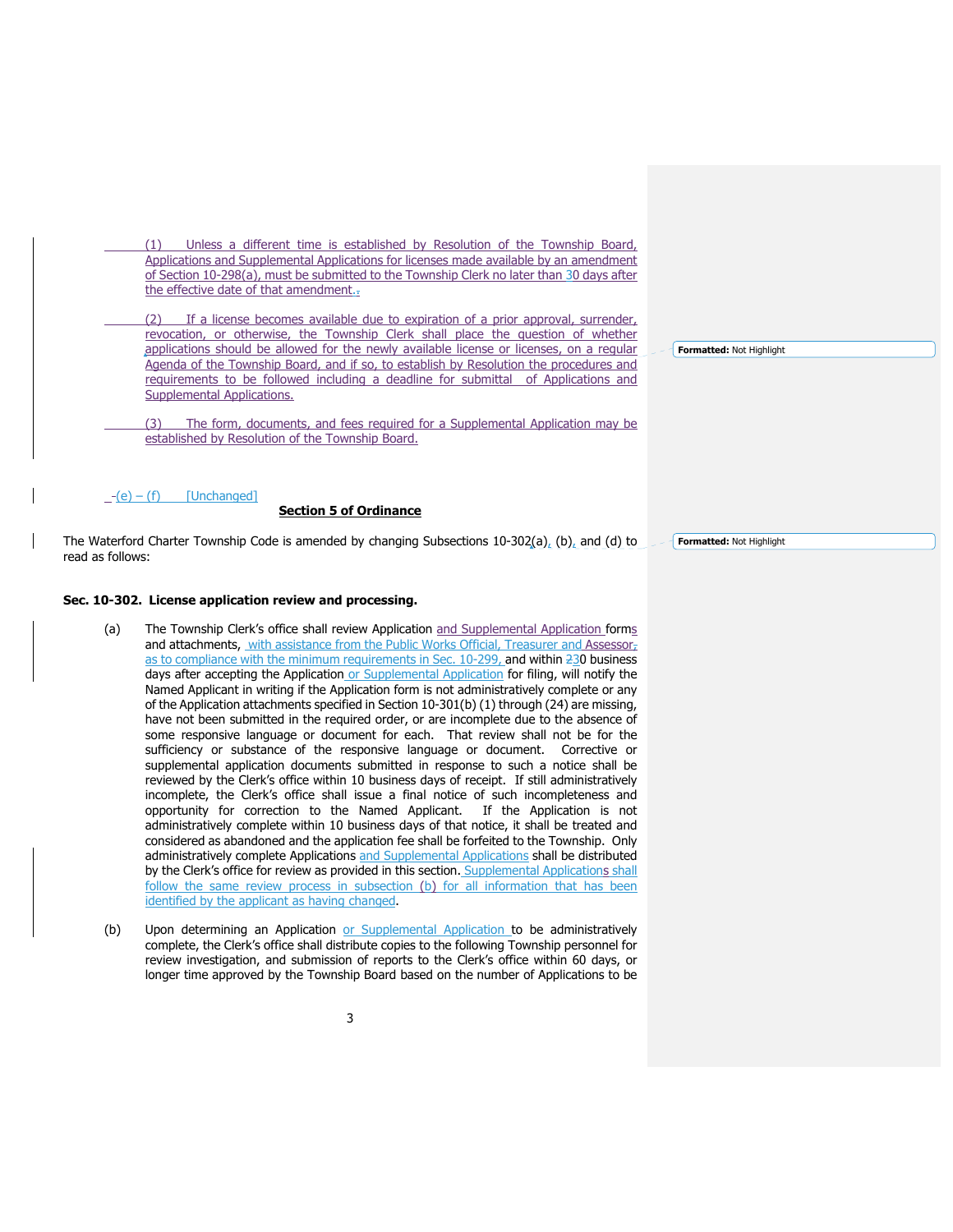reviewed, Supplemental Applications need only be reviewed by Township personnel regarding the updated information and changes disclosed noted by the Applicant:

### s (b) (1)- (10) [Unchanged]

(d) Upon receiving the reports required by subsection (b), the Clerk shall place the application or Supplemental Application on the Agenda of a regular meeting of the Township Board in accordance with the following:

(1) If it is the only administratively complete application that has been filed with the Clerk for that type of facility license as determined under Section 10-302(a), it shall be placed on the next Agenda that is at least 10 days after the last report was received.

(2) Except for timely and completed Supplemental Applications which shall be considered before new Applications for newly available licenses as provided in Section 10- 301(d), Iif at the time the last report is received there are one or more other administratively complete applications that have been filed with the Clerk for that type of facility license, it shall be placed on the first regular meeting Agenda that is at least 10 days after the Clerk receives the last review report by Township personnel for those other applications.

(3) The Clerk shall provide written notice to the Named Applicant of the date and time of that meeting and that an authorized representative of the Named Applicant must be in attendance.

(c) [Unchanged]

#### **Section 6 of Ordinance**

The Waterford Charter Township Code is amended by changing Subsections 10-303 (b), and (c) to read as follows:

#### **Sec. 10-303. Township Board procedure and decision on applications.**

(b) At its first meeting to consider an application for a facility license, or a Supplemental Application for a facility license, the Township Board may:

(1) Refer the application and reports and any other applications and reports for the same type of facility license to a committee with no more than three (3) members of the Board for further review, investigation, and/or a recommendation.

(2) Refer the application and reports and any other applications and reports for the same type of facility license to the Township Attorney for review.

(3) Request additional information from or ask questions of the Named Applicant regarding the application.